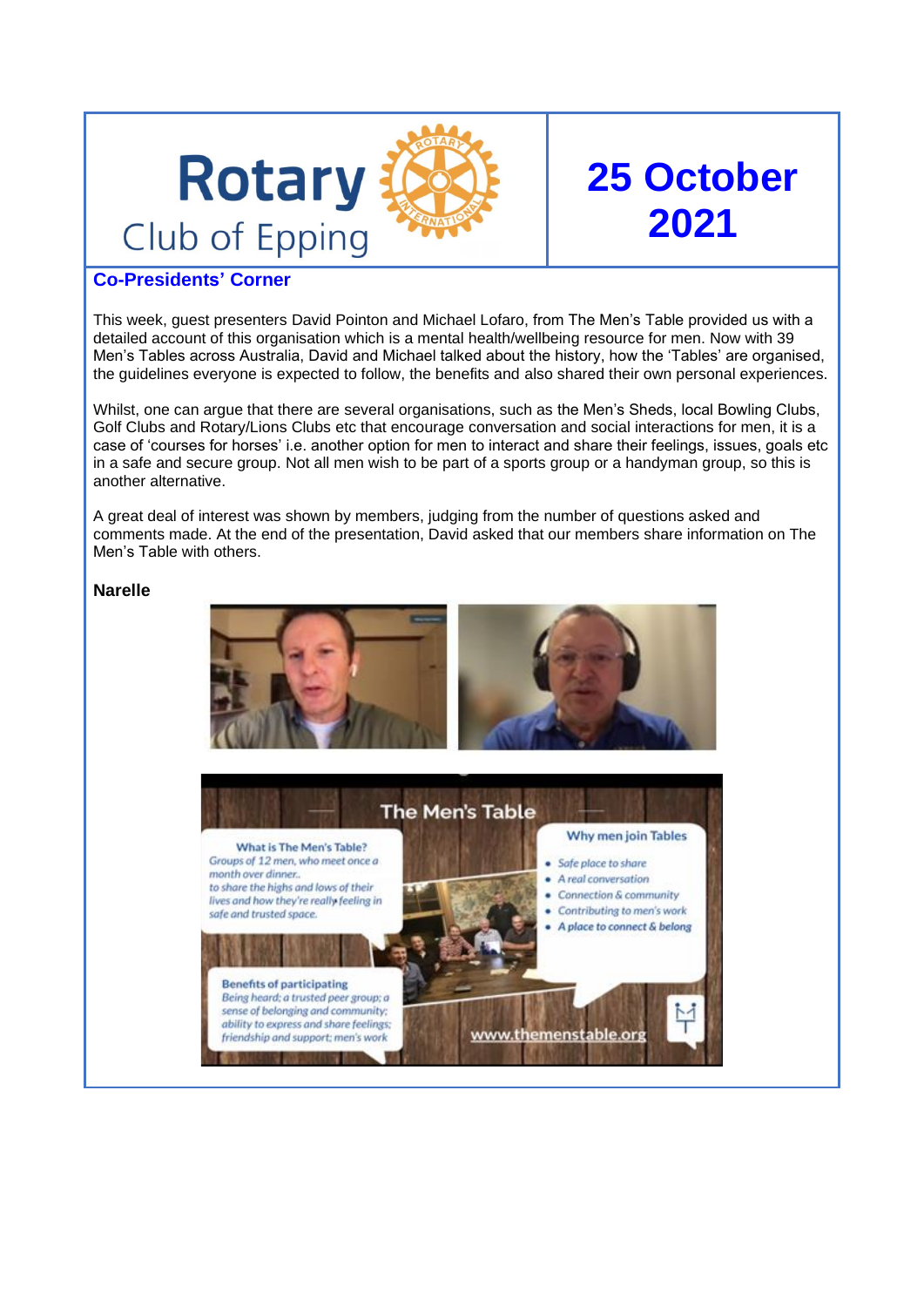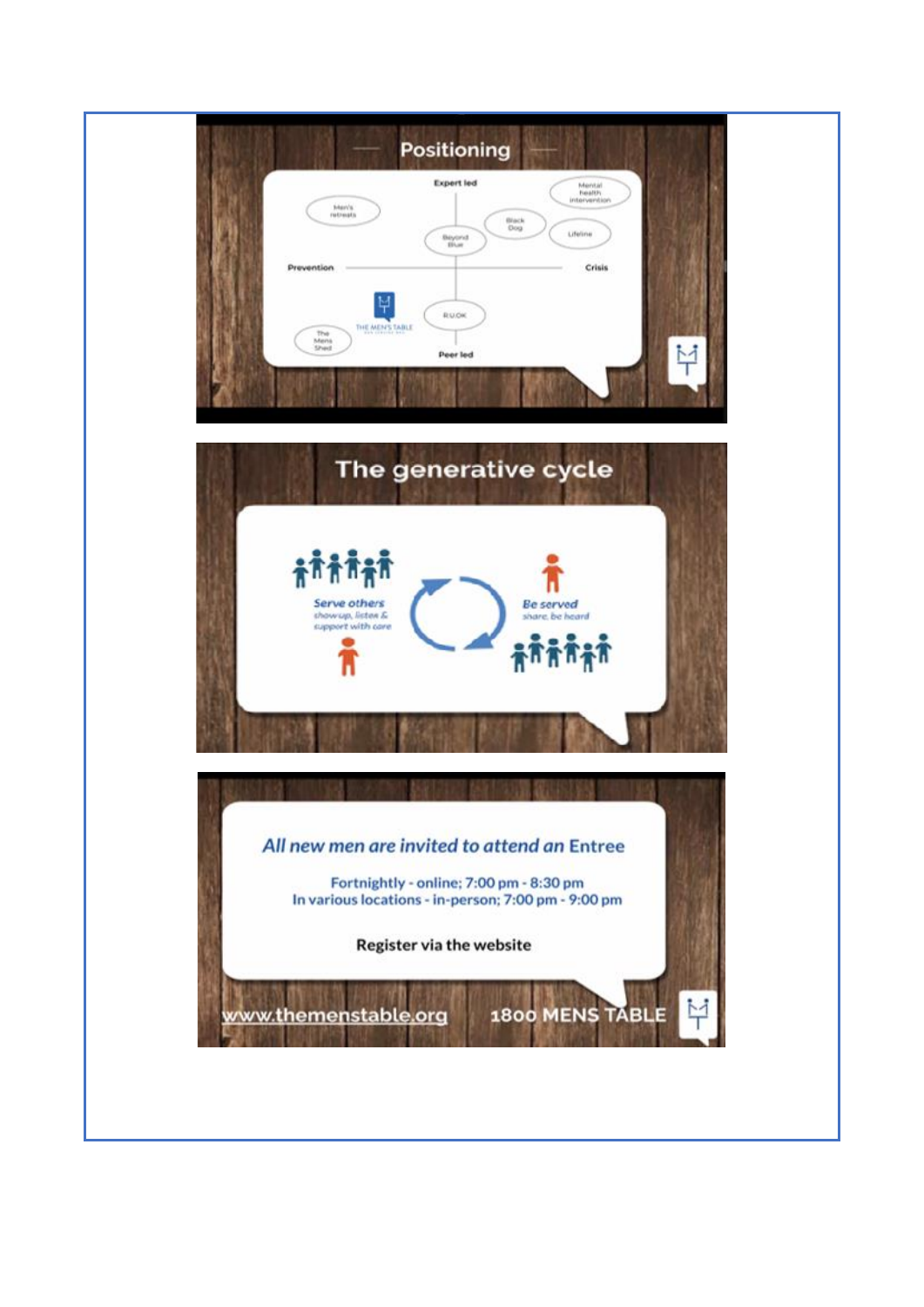#### **Birthdates**

The DG has asked that our birthdates be entered into ClubRunner so that statistics can be used by Rotary International. If you are not keen to have your birthdate entered, for security reasons, then you may like to vary the date i.e change the day and month or perhaps the year. It will still be useful if dates are approximate. You can enter the birthdate yourself on ClubRunner but if you are unsure, it can be done for you by Toula, Narelle or Deretta.

# **What is Coming Up**

| Date                      | Venue | Organisation              | <b>Speaker</b>        |
|---------------------------|-------|---------------------------|-----------------------|
| 1 <sup>st</sup> November  | Zoom  | <b>Rotary Foundation</b>  | Monica Saville        |
| 8 <sup>th</sup> November  | Zoom  | <b>Aust Rotary Health</b> | <b>Bob Kaye Smith</b> |
| 15 <sup>th</sup> November | Zoom  | Fun Night                 | Truth or Lies         |
| 22 November               | Zoom  | Bendigo Bank Awards       |                       |
| 29 <sup>th</sup> November | Zoom  |                           | Virginia Haussegger   |
| 6 December                | Zoom  | AGM                       |                       |
| 13 December               |       | Christmas Party           |                       |

#### **Next week**

Next Monday night, 1 November, we will return to 'face to face' meetings at the Epping Hotel - the usual 6pm for 6.30pm start. For those members, for various reasons, who are not able to, will still be able to join the meeting via Zoom.

In keeping with NSW Health guidelines, the Epping Hotel will follow the 4m2 /person rule and will require all patrons to be double vaccinated, check in with the QR code and use hand sanitiser. Have your mask with you too.

November is Foundation month, so we do hope as many members as possible will come along next week to the Epping Hotel to hear our Foundation Chair, Monica Saville, talk about The Rotary Foundation and how we can support Rotary's very own charity.

**The "Magic of The Rotary Foundation"**

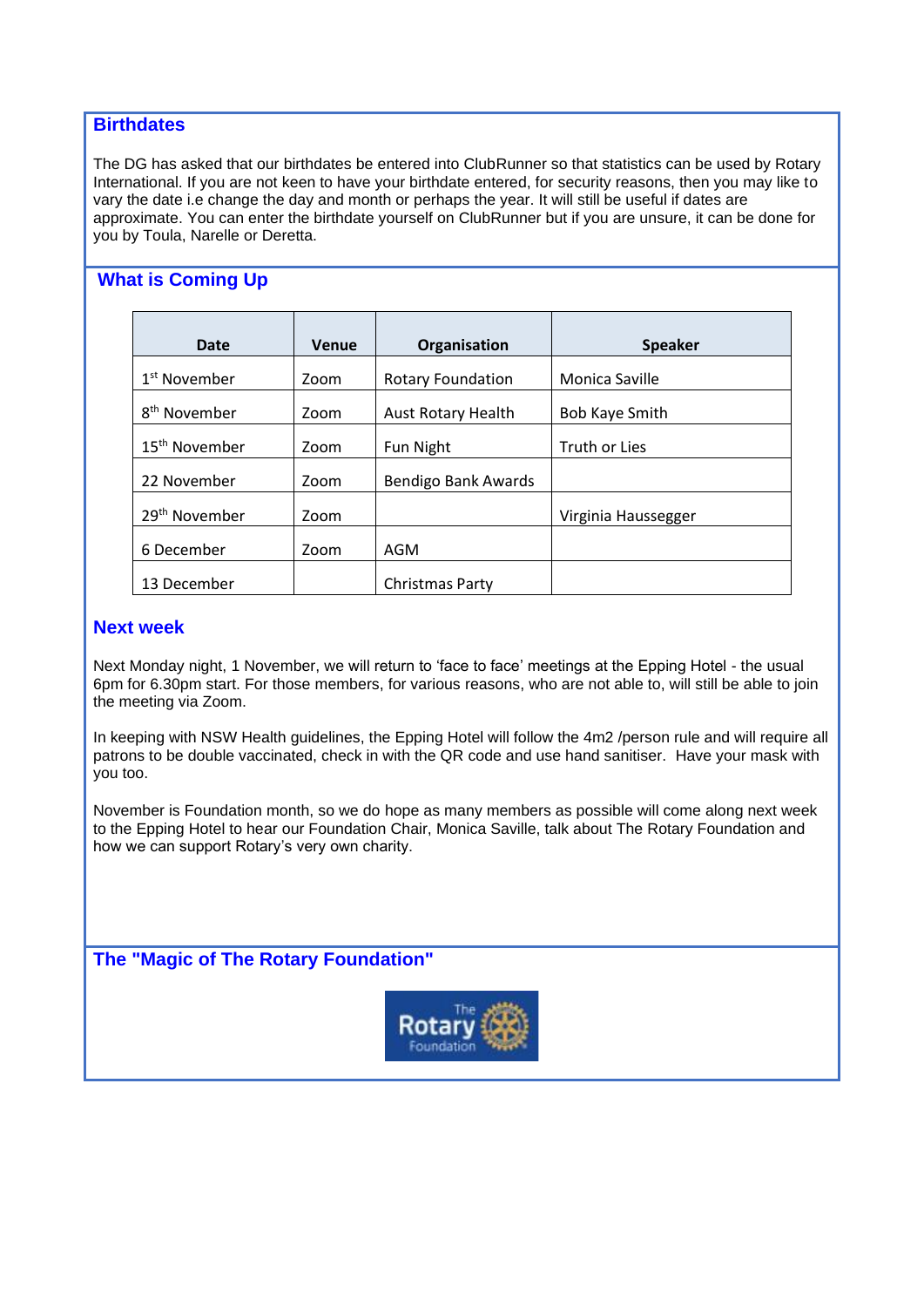

# **Ian Bittner's take on what blokes should discuss at the Men's Table**

This is what blokes talk about around the Table! And nobody gets killed on the film set with these.



## **Youth Update**

Finally our Club can begin re engaging with some of our youth programs including:

#### **NYSF**

Unfortunately, our candidate, Sandra He, has had to withdraw due to a clash with a Biology Olympiad at the same time.

If you know of someone else please contact me.

#### **RYPEN**

I've made contact with EBHS and Arden to seek two suitable Year 9 students from each school and I hope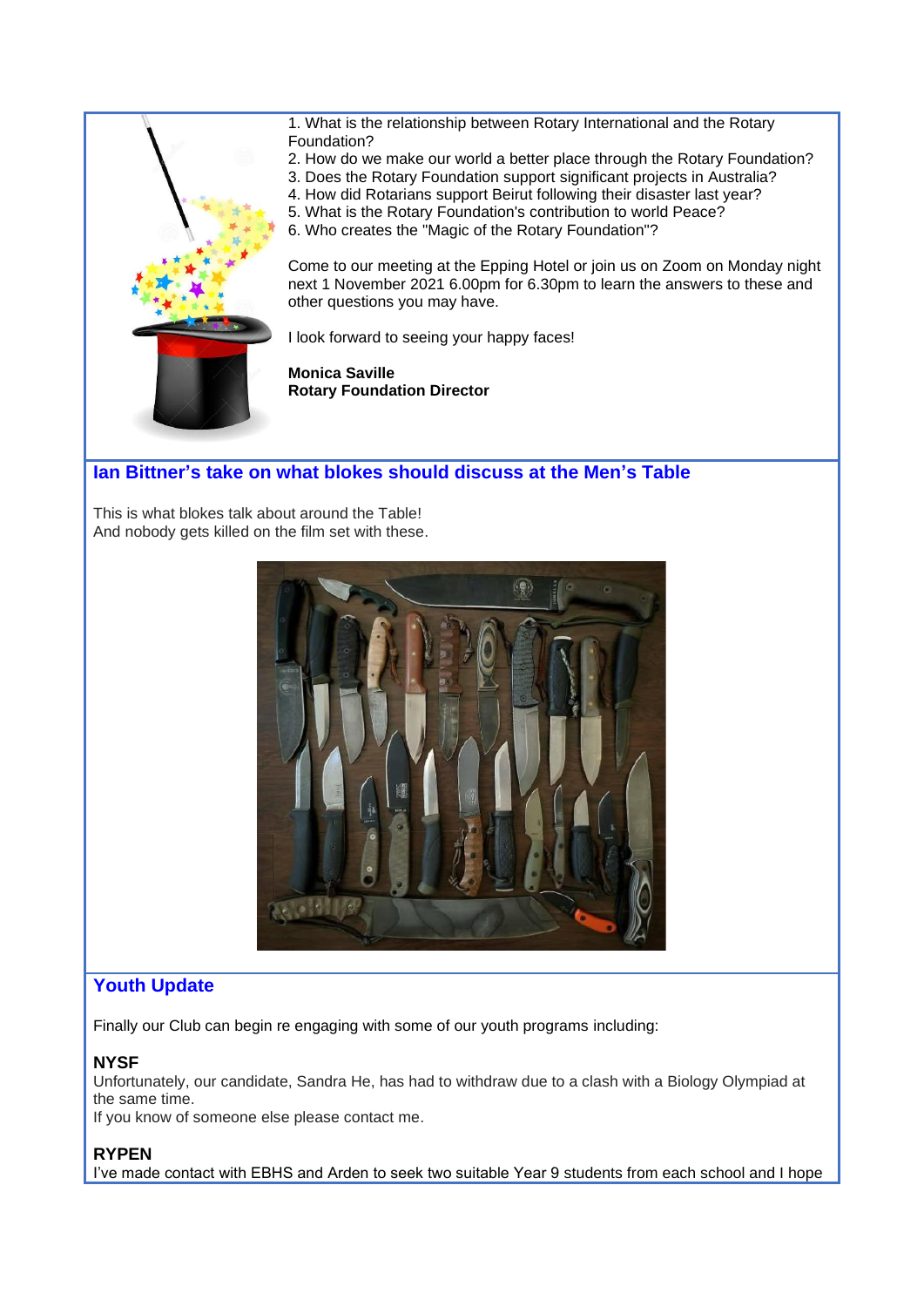to do similar with Cheltenham in coming days. This will be held on - line next January and is a wonderful program.

# **RYDA**

Arden will receive an incursion from RYDA on November 18. I'll be attending and encourage someone to join me.

I'm hopeful that EBHS and Cheltenham can do the program live next year.

# **RYLA**

Still hopeful that Stephanie Ho can attend this in January. We should have funds to sponsor another 19-30 year old, so if you know of someone appropriate please contact me.

#### **Cheers, Bruce, Youth Director**

# **Thursday Walk**

15 of us spent a lovely 90 minutes walking in the Cumberland State Forest and having a coffee. Beautiful weather, scenery and friendship.

Trevor does a wonderful job in organising our walks and it's been a huge bonus for our Club.



## Thanks Trevor,

**Bruce**

#### **Mito Walk**

The November 14 Mito walk has been cancelled. There is now a 35 km Mito walk on November 21 from Palm Beach to Manly.

## **Blue Mountains Weekend**

Unfortunately the Nesuto has been closed for business as of this week. However Trevor and I have some options which we'll put to everyone for the same weekend, so save November 27-29

## **End in sight for a disease that closed borders, shut pools and theatres**

Six years before polio vaccinations began in Australia, Dorothy Thomas recorded the news that parents feared. Her 10-month-old daughter, "darling Gillian had been stricken with the dread polio".Gillian Thomas, now 71 and the president of Polio Australia and Polio NSW, was paralysed in both legs and one arm. Her three-year-old sister had a mild case. When COVID-19 hit, Ms Thomas got vaccinated as soon as possible. "I know what it was like for me. Vaccines were unavailable."